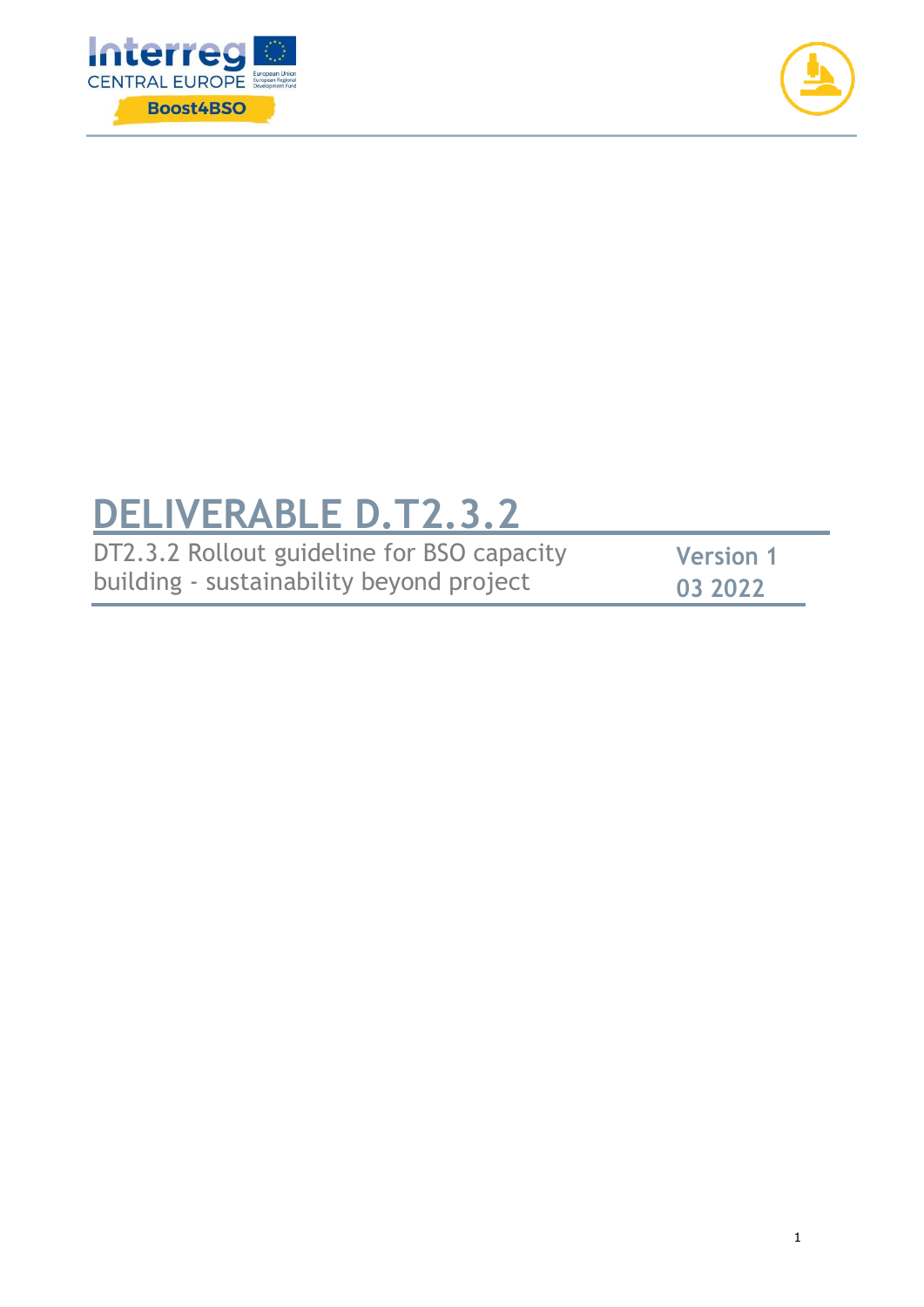



| <b>Project information</b>             |                                                                                          |  |  |  |
|----------------------------------------|------------------------------------------------------------------------------------------|--|--|--|
| Project Index Number:                  | CE1644                                                                                   |  |  |  |
| Project Acronym:                       | Boost4BSO                                                                                |  |  |  |
| Project Title:                         | Boosting CE Business Support Organizations (BSOs) capacities for I4.0<br>scaleup support |  |  |  |
| Website:                               | http://interreg-central.eu/Content.Node/Boost4BSO.html                                   |  |  |  |
| Start Date of the<br>Project:          | 01.04.2020                                                                               |  |  |  |
| Duration:                              | 24 Months                                                                                |  |  |  |
| <b>Document Control page</b>           |                                                                                          |  |  |  |
| Deliverable Title:                     | DT2.3.1 Boost4BSO focus group on a well-established intermediaries'<br>platform          |  |  |  |
| Lead Contractor of the<br>Deliverable: | PP5 - Paolo Dondo, Marco Mangiantini, Alessia Menduni                                    |  |  |  |
|                                        | In collaboration with:                                                                   |  |  |  |
| <b>Authors:</b>                        | PP1 - Eva Breuer, Stefanie Neumayer                                                      |  |  |  |
|                                        | PP1 - Saverio D'Eredità, Selina Rosset, Francesca Pozzar                                 |  |  |  |
|                                        | PP 3 - Boris Golob, Andrea Oštrić Petropoli, Mario Vukelić                               |  |  |  |
|                                        | PP 4 - Heiko Bartschat, Thomas Helfer, Lea Schumacher                                    |  |  |  |
|                                        | PP 6 - Ewa Dudzic-Widera, Łukasz Górecki, Luk Palmen                                     |  |  |  |
|                                        | PP 7 - Dagmar Dolezelova, Marie Kubankova                                                |  |  |  |
|                                        | PP 8 - Sophie Wiesinger, Jakob Vaboschek                                                 |  |  |  |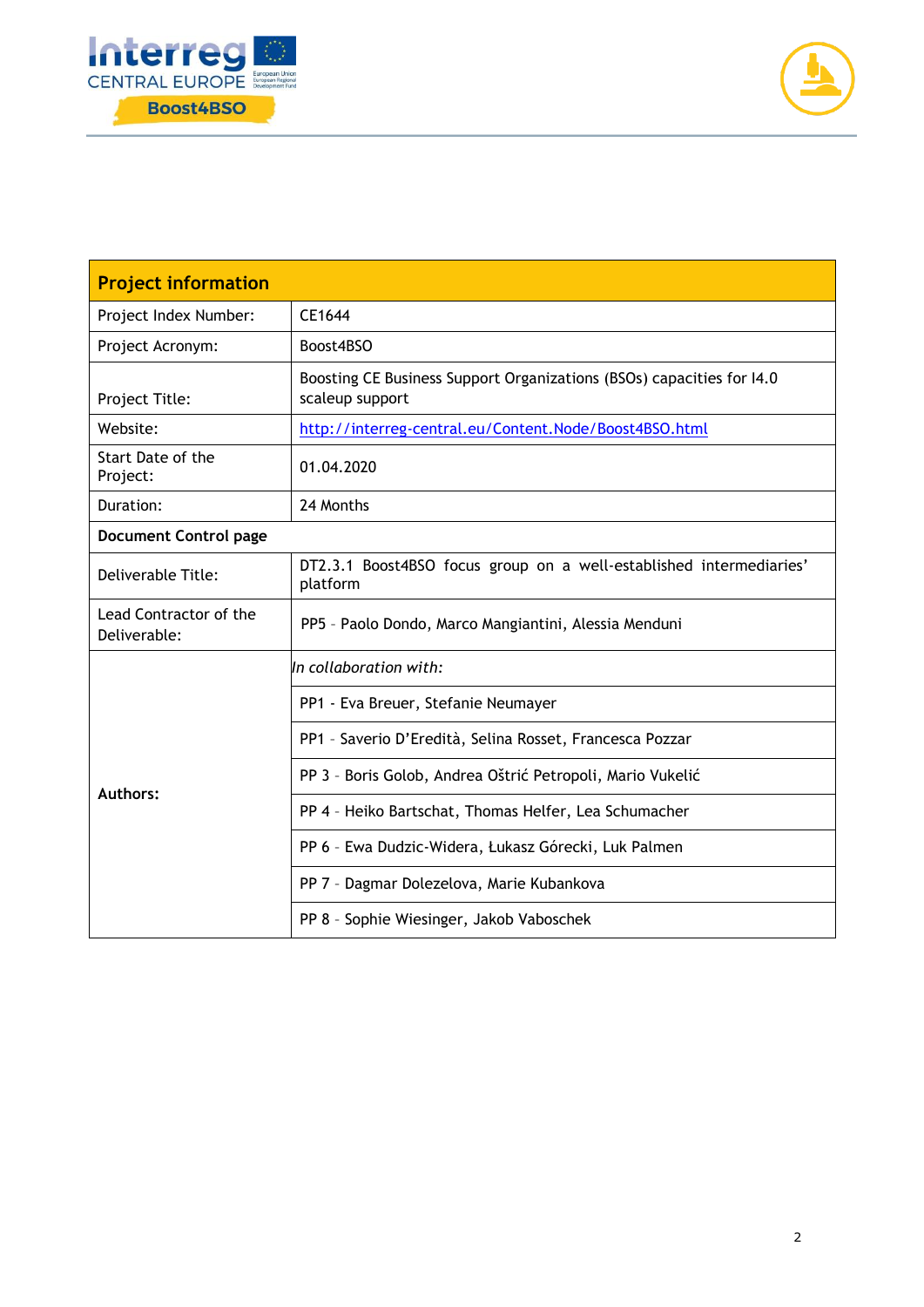



# **Table of Content**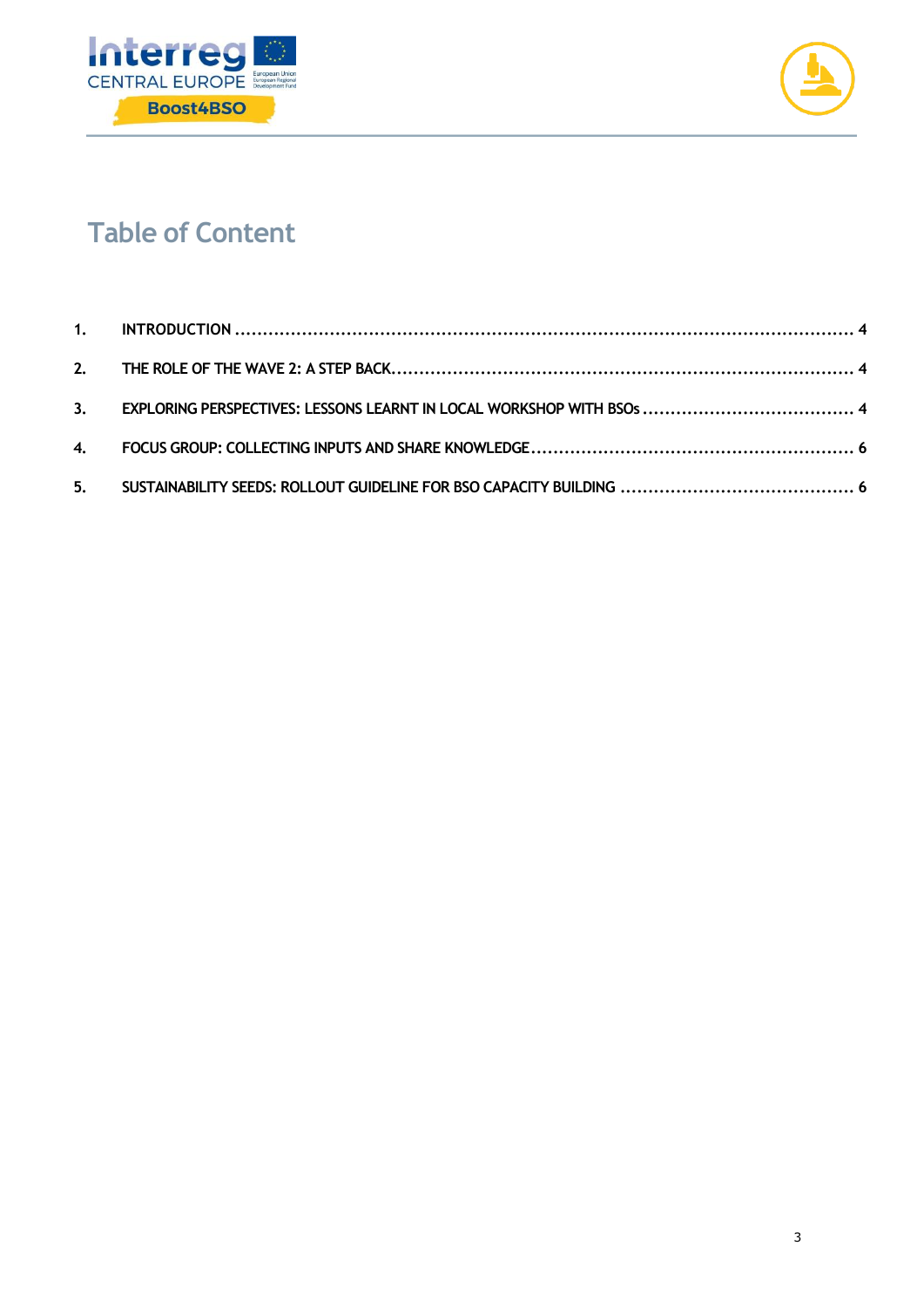



### <span id="page-3-0"></span>**1. INTRODUCTION**

Exploitation is the part of the project that deals with the use of the results for policymaking, by identifying the results obtained during the action and their subsequent use in further research activities as well as developing, creating and marketing a process or service. It guarantees a *"return on investment"* of the funding provided by the Commission in term of *shared knowledge with the community*, strengthening the position and competitiveness of Europe in the global market.

This deliverable aims at resuming the main lessons learnt identified during the project's life span- included the results of *D.T2.2.4 Feedback and lessons learnt from external trainings (wave 2)-* together with the FOCUS Group suggestions, and to define some guidelines and tips for their sustainable use beyond project end.

# <span id="page-3-1"></span>**2. THE ROLE OF THE WAVE 2: A STEP BACK**



The second wave of BSOs capacity building have been organized and implemented by PPs towards external BSOs (beneficiaries) that have been trained on how to provide effective and efficient support services for local companies, covering all key aspects of transformation towards I4.0. Due to the pandemic, the partnership had to adapt the training methodology

and decided to start with online training sessions in English language and to finalize the wave 2 with local sessions in native language. Here the list:

- Event 1 **I4.0 opportunity assessment**
- Event 2 **Understanding I4.0 technology**.
- Event 3 **Understanding I4.0 business implications**
- Event 4 **Design of I4.0 transformation roadmap**
- Event 5 **Local workshop in native language**, **with knowledge exchange, discussion about Do's and Don'ts, best/worst practices**

The Wave two allowed the partners to better focalise the main areas of support intervention that SMEs and BSOs need, and, in the meantime, the tools to be provided in the competence pack.

# <span id="page-3-2"></span>**3. EXPLORING PERSPECTIVES: LESSONS LEARNT IN LOCAL WORKSHOP WITH BSOs**

The local workshops in native language have been an occasion to exchange and explore how WAVE 2 participants liked and found useful the training. Their feedback has been useful to optimize the competence pack for BSOs: the details per country are available in the deliverable *D.T2.2.3 Wave 2: Capacity building for associated and external BSO:* here a general analysis of the feedbacks that have been clustered in 3 main areas: METHODOLOGY, BSO PERSPECTIVE and SME PERSPECTIVE.

#### METHODOLOGY



The methodology proposed during the Capacity Building wave was, for some, a useful recap of the most important instruments and approaches to I4.0 consultancy, for others it consisted in a new methodology, which will be used for supporting SMEs in their I4.0 evolution process. Moreover, the dynamic approach of the organizers and the overall processing of presentations

was very much appreciated by the external BSOs: the assessment of the industry 4.0 readiness has been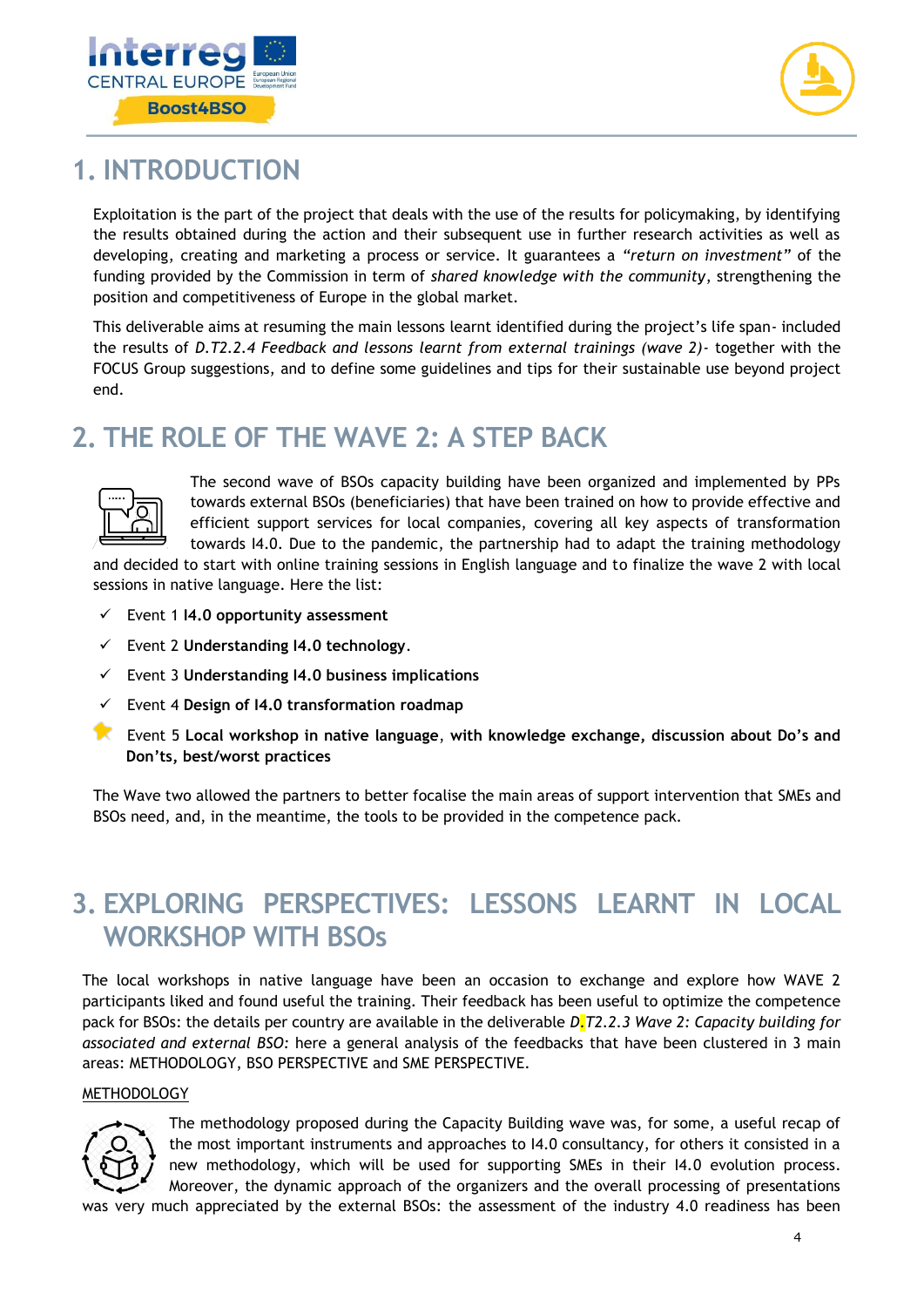



evaluated as a good tool that allows SMEs to better understand their state of play. The transformation roadmap has been appreciated too, since it's a typical situation that SMEs experience during a digital transformation process. The VDMA METHODOLOGY - splitting the chain into single steps - offered a comprehensive overview on the state of the art, and has been evaluated a good tool in helping small companies to understand the complexity of the production (general vision) and to harmonise them.

The Pilot Actions have been considered as an opportunity for BSOs both to test the new methodology proposed and to offer a useful service to local SMEs, supporting the enterprises in understanding the benefits of I 4.0 transformation.

#### BSOs ON THEIRSELVES



BSOs considered trust essential, when cooperating with SMEs, as well as the use of clear and understandable terms, to commit SMEs in digital transformation. They should be able to stress the potential benefits (not only financial) produced by the I4.0 implementation because most of the SMEs are not aware of, and consequently they do not know they could need it; moreover, the

support should pay attention on the implementation phase too, with tutoring services according to the SME specific needs.

The cooperation with the smaller companies is time consuming and most of them are not ready to take the next step: they still face organisational challenges and need to jump first from Industry 2.0 to Industry 3.0 (basic automation, MES, ERP). Consequently, BSOs should offer a progressive support program, to mitigate "shock".

#### BSOs TOWARDS SMEs



There is a considerable gap between large and medium enterprises on the one hand, who have already entered Industry 4.0 and on the other hand small enterprises, which are at the very beginning. Moreover, it represented an opportunity to increase knowledge (local, Central EU) about the general level of the

- $\checkmark$  Companies that are aware they are lacking something and they are open for input from outside;
- $\checkmark$  Companies that are aware of the challenges and intend to solve them internally, but are hardly open to listen to the proposals of external consultants, because once you involve a consultant, you will have to stick to him/her; some of them do not trust externals regarding non-disclosure and for that reason SMEs appreciate when they are supported by an independent BSO, who has no need to sell any product and who does not intend to become irreplaceable for the company (consultant lock-in);
- $\checkmark$  Companies that are already advanced in digital transformation, but still have some "blind spots", e.g. the production lines are already digitalized, but the business models need to be adapted to exploit all generated data, and/or to provide new services.

More important than the technical progress, is the company's organisational culture, and the innovation culture. The "human" factor becomes more important when approaching digitalization: because SMEs must have people who are able and willing to work with systems. Organizational changes in a company have to be considered because they play a key role, e.g., needed due to the growth of a company, from a patriarchy scheme in a small company (the founder/owner decides everything) to a more democratic or distributed decision-making process in a medium sized company.

SMEs usually concern that calls for proposals related to digital transformation are too much technology focussed with little space for discussion on business models and organisational cultures: in fact, digital transformation should not only be seen through industrial technologies. There are many companies thinking about including digital technologies to improve HR management, relations with clients and suppliers, or to deliver intelligent services.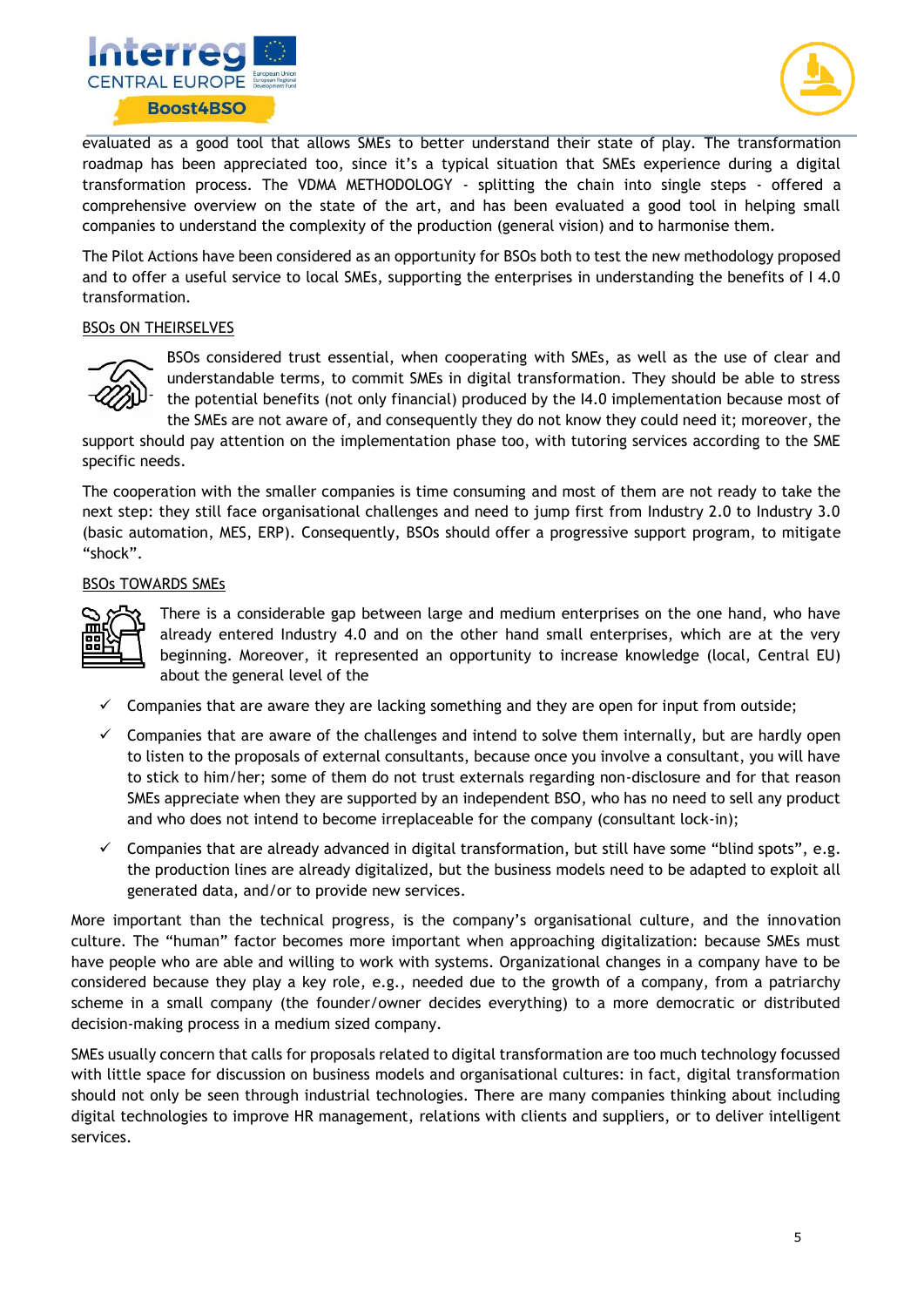



# <span id="page-5-0"></span>**4. FOCUS GROUP: COLLECTING INPUTS AND SHARE KNOWLEDGE**



The online focus group organised on  $26<sup>th</sup>$  January 2022 - to foster closer cooperation between European clusters and BSOs - contributed to offer a European perspective on the main actions to ensure a sustainable use and exploitation of the Boost4BSO capacity-building programme: it involved seven persons representing seven clusters and eight EU projects.

The focus group has been an occasion for **disseminating** the project goals and the methodology adopted for supporting BSOs, and consequently SMEs, in facing the new challenges given by the transformation towards I4.0. At the same time, it represented the chance for sharing **ideas and experiences** among very skilled BSOs, representing EU clusters and EU projects. The final remarks of the focus group have been in line with the Boost4BSOmain observations: **technology is only one part of the overall framework.** BSOs with relatively poor experience in this specific field should acquire new competences and Boost4BSO can give those tools and methodology.

# <span id="page-5-1"></span>**5. SUSTAINABILITY SEEDS: ROLLOUT GUIDELINE FOR BSO CAPACITY BUILDING**

Sustainability is a challenging topic because after the project end: on the one hand, partners have less occasions to meet and work together and to organise events, keeping the same pace as during the development of the project: on the other hand, the possible beneficiaries of the Boos4BSO outputs are quite numerous and distributed all over Europe. The consortium will try to maintain the attention on project's heritage by adopting a practical and agile sustainable methodology, stressing the role of the project platform as the place to

- $\checkmark$  find the methodology for supporting adoption of new I4.0 technologies by SMEs, and to explore relevant analysis on SMEs digital path;
- $\checkmark$  find or present technology solutions about 14.0: partners will promote this digital showcase to their ecosystems to encourage companies to present their solutions or find collaborative/commercial partners;
- $\checkmark$  get in contacts with Experts and public support for Industry 4.0 transformation projects: BSOs that have less experience can find experts that can accelerate their skill in 4.0 topics and analysis to support SMEs.







The **INTERNAL COMMUNICATION** works tightly linked to the sustainability of the project, aiming to guarantee a fluid interaction among partners and avoid having the previous issues limiting capacity for exploitation and dissemination actions. Projects partners agreed to pursue collaboration after the formal end of the project. The consortium agreed



 in **organising online meetings every 3 months** to discuss about further collaborative opportunities, events and sharing knowledge on 4.0 topics and beyond;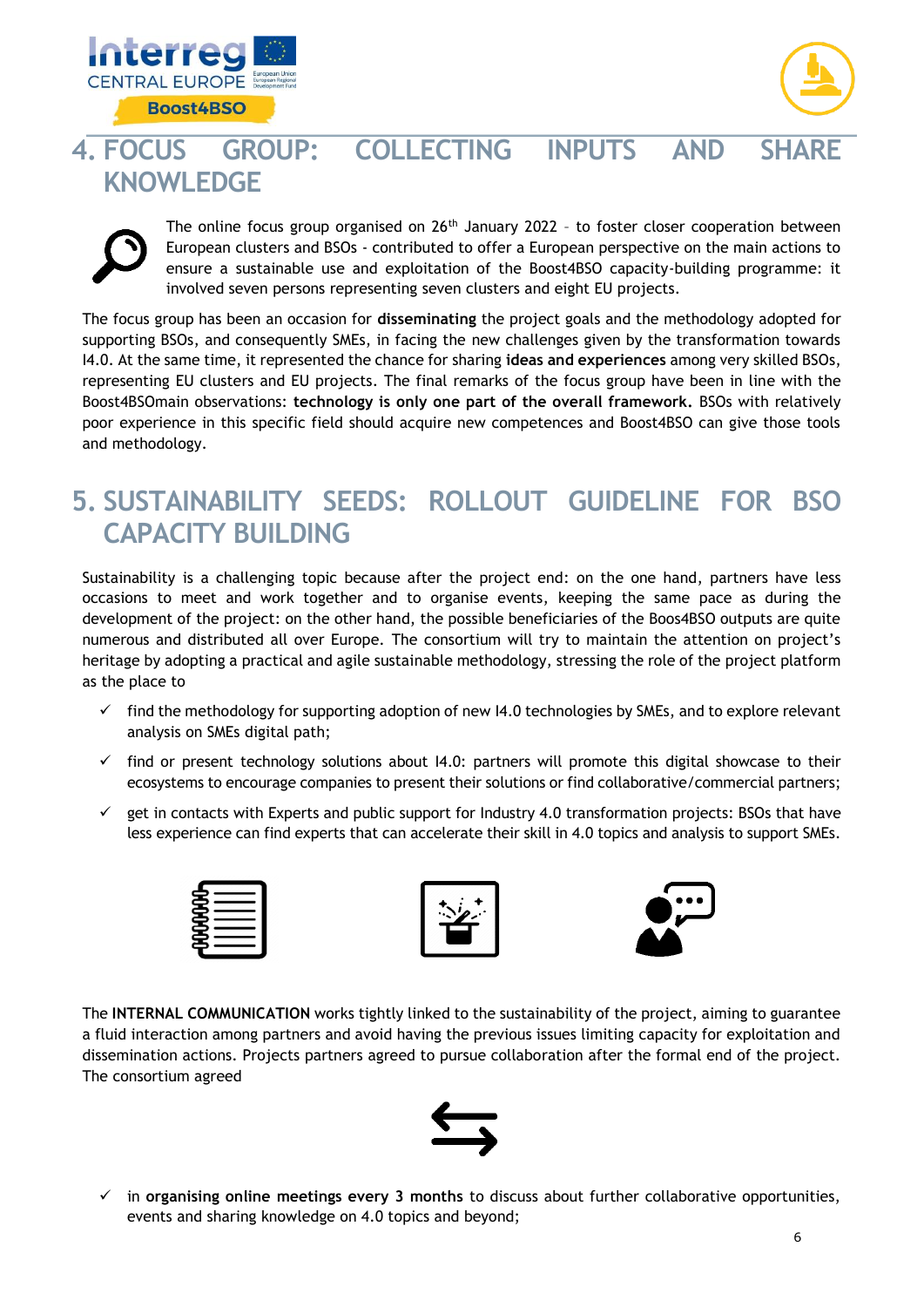



- organising a **minimum number of events under the framework of BOOST4BSO** to stress the availability of the platform that will exist after the project end and it will be the right tool;
- **exchange information and opportunities** useful for their ecosystems (i.e., Open Calls, pilot actions, webinars, ...) related to BOOST4BSO topics;
- **exchange best practices, methodologies** improving their capacity to support companies in their digital transition
- **involving partners in focus groups, co-creation workshops, networking events** to present BOOST4BSO methodologies and tools.
- **update of knowledge platform Boost4BSO.org – once per month by one PP (excel list, which PP is publishing content in which month)**



The **EXTERNAL COMMUNICATION** plays a key role in sustainable and exploitable action towards project, maintaining a high level of **attention regarding I4.0 topics** as well as the **BOOST4BSO partners and tools.** The strategy includes two levels of communication: 1) maintaining the contacts with external BSOs and stakeholders involved in project's activities, 2) disseminate project's results and tools' opportunities to general audience.

COMMUNITY: A key factor in the success of sustainable exploitation is to **turn potential project "customers" into participants** by making them embrace the project idea at an early stage. In fact, the **FOCUS GROUP as well as WAVE 2** can be seen as a starting point creating with project partners a **BOOST4BSOs community**  (since now community partners) in defining the competence pack and the tools available through which they

- **increased knowledge on 4.0 topics** (common taxonomy adopted, megatrend analyses on companies, BSOs skills needs/gaps/opportunities…)
- had an **example on how they can work with BSOs in COVID time** to commit people (Online events/Waves and Championship);
- have been **inspired from the pilot actions** that tested the approach with companies (Wave 3) and replicate it or use their results;
- can be **inspired from other experiences** and perspectives of EU projects to have a panorama of their methodologies and opportunities: a **"land of synergies" with other organisations** to create room for improvement and resource sharing when possible;
- can **accelerate their networking opportunities** among central Europe;

Interconnectedness among community partners and other EU projects has been encouraged by BOOST4BSO since the beginning as indicated by Things+, InnoPeer AVM and IoT4Industry that explicated their role of Ambassador on LinkedIn. This "loudspeaker mechanism" will be extent for other European initiatives (i.e., EDIHs), as already realised b[y MIND4MACHINES,](https://mind4machines.eu/) an Innosup initiative (36 months) aiming at facilitate the crosssectoral and cross-border support needed by manufacturing SMEs to test and adopt the latest digital technologies for transformation towards smarter, greener, and more resource-efficient manufacturing, aligned with the latest EU policies. The project demonstrated its engagement on LinkedIn but also included Boost4BSO methodology into its **Joint Strategic Agenda** as part of the coming soon open call (27th April 2022). See the here below table, that shows how BOOST4BSO has been able to interconnect with MIND4MACHINES project: